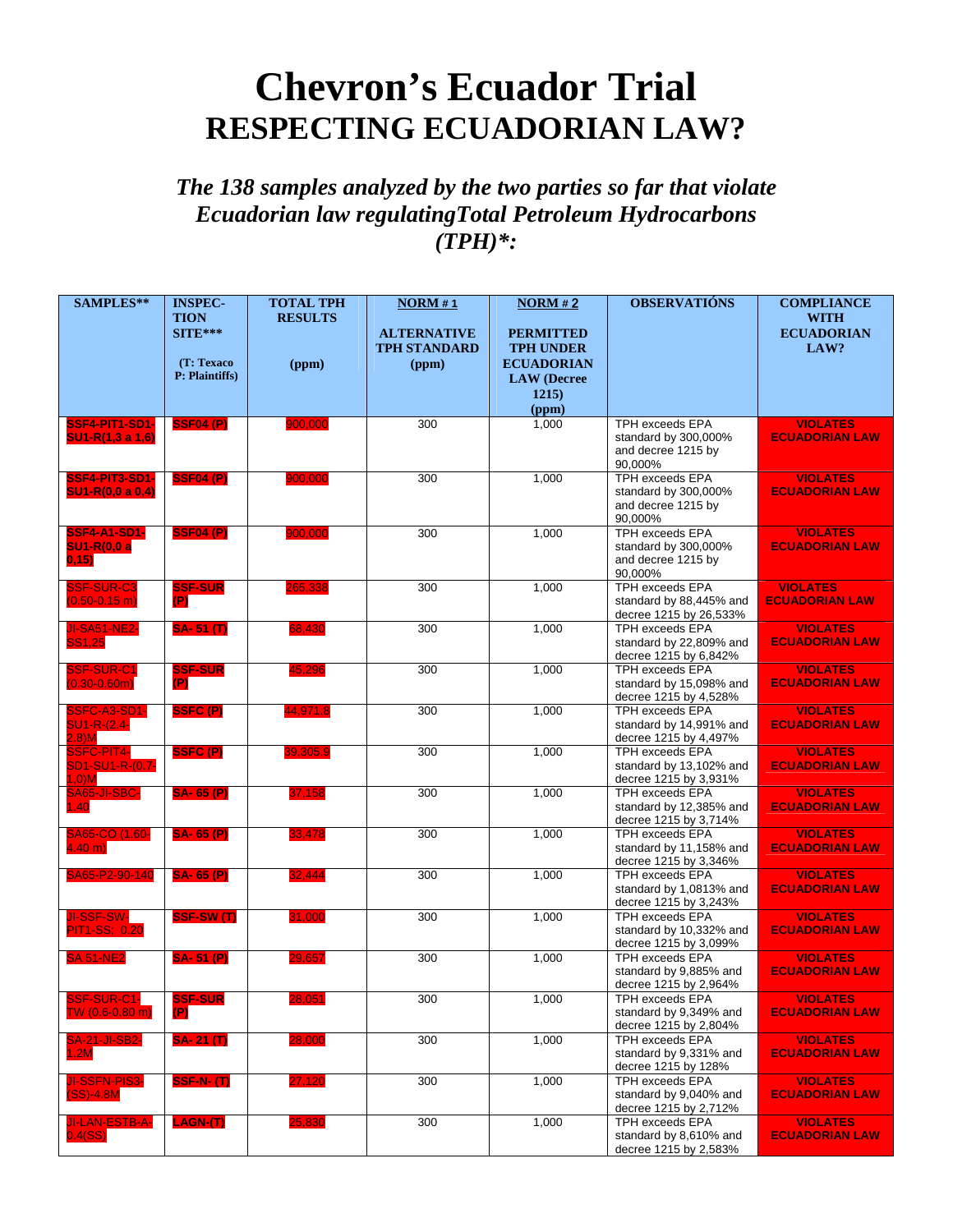| SAMPLES**                                            | <b>INSPEC-</b>                         | <b>TOTAL TPH</b> | NORM#1                                    | NORM#2                                                    | <b>OBSERVATIÓNS</b>                                                       | <b>COMPLIANCE</b>                        |
|------------------------------------------------------|----------------------------------------|------------------|-------------------------------------------|-----------------------------------------------------------|---------------------------------------------------------------------------|------------------------------------------|
|                                                      | <b>TION</b><br>$SITE***$<br>(T: Texaco | <b>RESULTS</b>   | <b>ALTERNATIVE</b><br><b>TPH STANDARD</b> | <b>PERMITTED</b><br><b>TPH UNDER</b><br><b>ECUADORIAN</b> |                                                                           | <b>WITH</b><br><b>ECUADORIAN</b><br>LAW? |
|                                                      | P: Plaintiffs)                         | (ppm)            | (ppm)                                     | <b>LAW</b> (Decree<br>1215)                               |                                                                           |                                          |
|                                                      |                                        |                  |                                           | (ppm)                                                     |                                                                           |                                          |
| JI-SAC-PIT2-S1-<br>2.2M(SS)                          | SAC(T)                                 | 24,092           | 300                                       | 1,000                                                     | <b>TPH exceeds EPA</b><br>standard by 8,031% and<br>decree 1215 by 2,409% | <b>VIOLATES</b><br><b>ECUADORIAN LAW</b> |
| <b>SSF07-A2-SD1-</b><br>SU1-R(1,3 a 1,9)             | <b>SSF07 (P)</b>                       | 20,974.40        | 300                                       | 1,000                                                     | <b>TPH exceeds EPA</b><br>standard by 6,991% and<br>decree 1215 by 2,097% | <b>VIOLATES</b><br><b>ECUADORIAN LAW</b> |
| <b>SSF67-S1-E1</b>                                   | <b>SSF-67 (P)</b>                      | 20,344           | 300                                       | 1,000                                                     | TPH exceeds EPA<br>standard by 6,780% and<br>decree 1215 by 2,033%        | <b>VIOLATES</b><br><b>ECUADORIAN LAW</b> |
| LAN-ESTB-H1                                          | <b>LAGN-(P)</b>                        | 19,645           | 300                                       | 1,000                                                     | TPH exceeds EPA<br>standard by 6,548% and<br>decree 1215 by 1,964%        | <b>VIOLATES</b><br><b>ECUADORIAN LAW</b> |
| <b>SA-21-JI-SB1-</b><br>0.2M                         | <b>SA-21(T)</b>                        | 19,000           | 300                                       | 1,000                                                     | <b>TPH exceeds EPA</b><br>standard by 6,332% and<br>decree 1215 by 1,899% | <b>VIOLATES</b><br><b>ECUADORIAN LAW</b> |
| <b>JI-LAN-ESTB-A-</b><br>$TW-0.2$                    | <b>LAGN-(T)</b>                        | 18,180           | 300                                       | 1,000                                                     | <b>TPH exceeds EPA</b><br>standard by 6,060% and<br>decree 1215 by 1,818% | <b>VIOLATES</b><br><b>ECUADORIAN LAW</b> |
| <b>LAN-ESTA-C</b>                                    | LAGN-(P)                               | 16,984           | 300                                       | 1,000                                                     | <b>TPH exceeds EPA</b><br>standard by 5,661% and<br>decree 1215 by 1,698% | <b>VIOLATES</b><br><b>ECUADORIAN LAW</b> |
| <b>SSF-NORTE-JI-</b><br><b>PIT1-SB1-0.10M</b>        | <b>SSF-N-(T)</b>                       | 16,040           | 300                                       | 1,000                                                     | <b>TPH exceeds EPA</b><br>standard by 5,347% and<br>decree 1215 by 1,604% | <b>VIOLATES</b><br><b>ECUADORIAN LAW</b> |
| <b>SSF21-PIT1-</b><br><b>SD1-SU1-R(2 a</b><br>(2, 4) | <b>SSF21 (P)</b>                       | 16,032.90        | 300                                       | 1,000                                                     | TPH exceeds EPA<br>standard by 5,344% and<br>decree 1215 by 1,603%        | <b>VIOLATES</b><br><b>ECUADORIAN LAW</b> |
| <b>JI-SSFN-PIS3-</b><br>$(SS)-3.0M$                  | <b>SSF-N-(T)</b>                       | 15,370           | 300                                       | 1,000                                                     | <b>TPH exceeds EPA</b><br>standard by 5,123% and<br>decree 1215 by 1,537% | <b>VIOLATES</b><br><b>ECUADORIAN LAW</b> |
| SA-65-JI-SBC-<br>1,40M                               | <b>SA-65 (T)</b>                       | 14,254           | 300                                       | 1,000                                                     | <b>TPH exceeds EPA</b><br>standard by 4,750% and<br>decree 1215 by 1,424% | <b>VIOLATES</b><br><b>ECUADORIAN LAW</b> |
| <b>JI-SA-53-NW6-</b><br>0,8 M(SS)                    | <b>SA-53(T)</b>                        | 14,000           | 300                                       | 1,000                                                     | <b>TPH exceeds EPA</b><br>standard by 4,666% and<br>decree 1215 by 1,399% | <b>VIOLATES</b><br><b>ECUADORIAN LAW</b> |
| <b>SSF67-PiT1-S12</b>                                | <b>SSF-67 (P)</b>                      | 13,587           | 300                                       | 1,000                                                     | TPH exceeds EPA<br>standard by 4,528% and<br>decree 1215 by 1,358%        | <b>VIOLATES</b><br><b>ECUADORIAN LAW</b> |
| SSF4-PIT5-SD1-<br>SU1-R(1,2 a 1,6)                   | <b>SSF04 (P)</b>                       | 12,964.17        | 300                                       | 1,000                                                     | <b>TPH exceeds EPA</b><br>standard by 4,321% and<br>decree 1215 by 1,296% | <b>VIOLATES</b><br><b>ECUADORIAN LAW</b> |
| <b>JI-SA65-CO-</b><br>1.60M (SS)                     | SA- 65 (T)                             | 12,953           | 300                                       | 1,000                                                     | <b>TPH exceeds EPA</b><br>standard by 4,316% and<br>decree 1215 by 1,294% | <b>VIOLATES</b><br><b>ECUADORIAN LAW</b> |
| SSF07-PIT2-<br><b>SD1-SU2-R(2,2</b><br>a 2,4         | <b>SSF07 (P)</b>                       | 12,715           | 300                                       | 1,000                                                     | <b>TPH exceeds EPA</b><br>standard by 4,238% and<br>decree 1215 by 1,271% | <b>VIOLATES</b><br><b>ECUADORIAN LAW</b> |
| <b>SSF21-PIT1-</b><br>SD2-SU1-R(1,6<br>a 2, 0)       | <b>SSF21 (P)</b>                       | 12,685.4         | 300                                       | 1,000                                                     | TPH exceeds EPA<br>standard by 4,228% and<br>decree 1215 by 1,269%        | <b>VIOLATES</b><br><b>ECUADORIAN LAW</b> |
| SA65-EX-60-320                                       | <b>SA-65 (P)</b>                       | 12,256           | 300                                       | 1,000                                                     | TPH exceeds EPA<br>standard by 4,084% and<br>decree 1215 by 1,224%        | <b>VIOLATES</b><br><b>ECUADORIAN LAW</b> |
| SSFC-A3-SD2-<br><b>SU1-R-(2.2-</b><br>2.6)M          | SSFC(P)                                | 11,865.4         |                                           |                                                           | TPH exceeds EPA<br>standard by 3,955% and<br>decree 1215 by 1,187%        | <b>VIOLATES</b><br><b>ECUADORIAN LAW</b> |
| SSF07-PIT2-<br><b>SD2-SU2-R(2,3</b><br>a 2,6)        | <b>SSF07 (P)</b>                       | 11,215.10        | 300                                       | 1,000                                                     | <b>TPH exceeds EPA</b><br>standard by 3,738% and<br>decree 1215 by 1,121% | <b>VIOLATES</b><br><b>ECUADORIAN LAW</b> |
| <b>SSF4-PIT5-SD2-</b><br>$SU2-R(1,6 a 3,3)$          | <b>SSF04 (P)</b>                       | 10,526.82        | 300                                       | 1,000                                                     | TPH exceeds EPA<br>standard by 3,509% and<br>decree 1215 by 1,053%        | <b>VIOLATES</b><br><b>ECUADORIAN LAW</b> |
| <b>SSFC-PIT1-</b><br>SD1-SU1-R-(2.4-<br>$2.8$ ) $M$  | SSFC(P)                                | 10,331           | 300                                       | 1,000                                                     | TPH exceeds EPA<br>standard by 3,444% and<br>decree 1215 by 1,033%        | <b>VIOLATES</b><br><b>ECUADORIAN LAW</b> |
| SSF-SUR-C1-<br>$0.3 - 0.6M$ (SS)                     | <b>SSF-SUR</b><br>$\bf{T}$             | 9,993            | 300                                       | 1,000                                                     | <b>TPH exceeds EPA</b><br>standard by 3,330% and<br>decree 1215 by 998%   | <b>VIOLATES</b><br><b>ECUADORIAN LAW</b> |
| SSF07-PIT2-<br><b>SD2-SU1-R(1,4</b>                  | <b>SSF07 (P)</b>                       | 9,739            | 300                                       | 1,000                                                     | TPH exceeds EPA<br>standard by 3,246% and                                 | <b>VIOLATES</b><br><b>ECUADORIAN LAW</b> |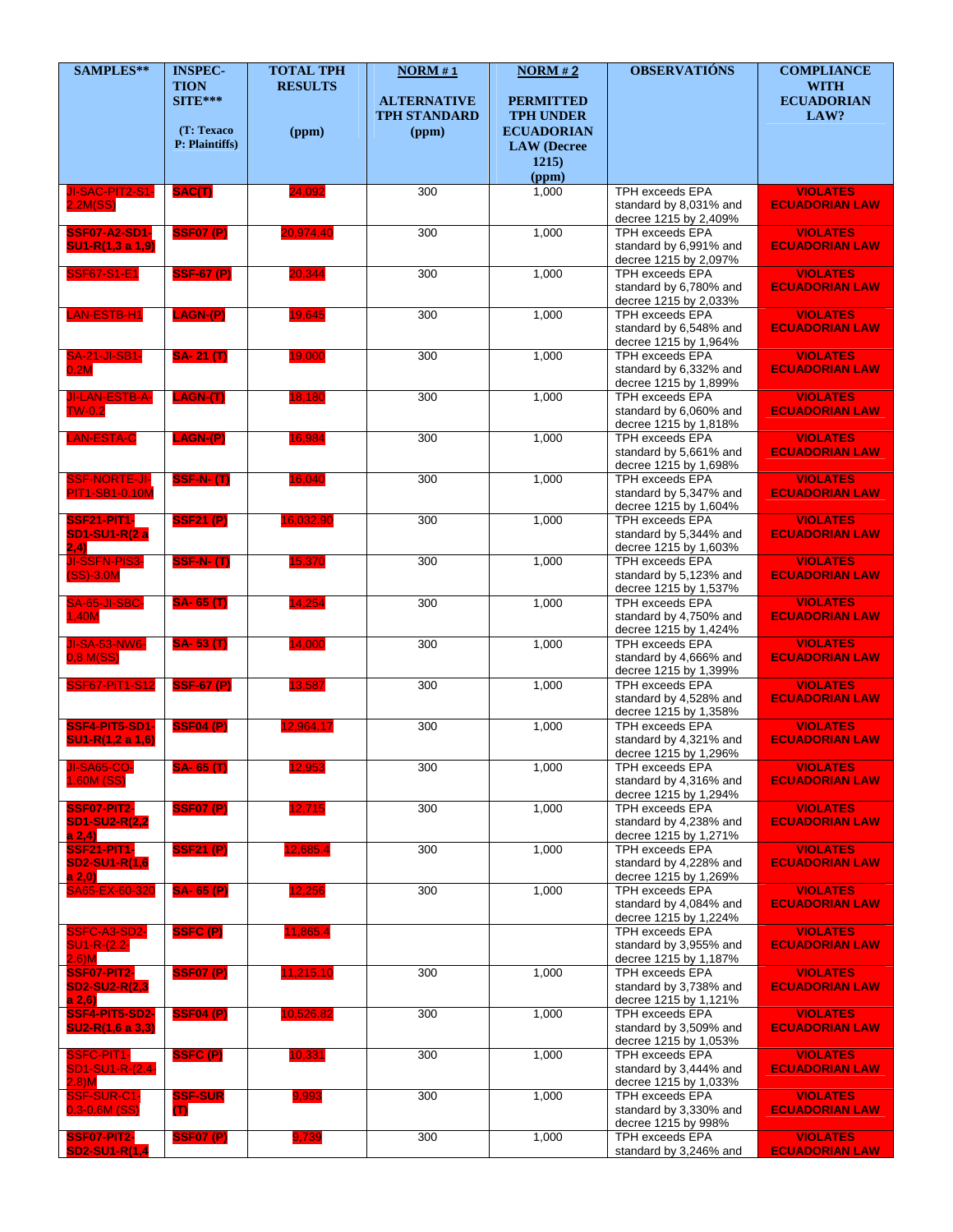| SAMPLES**                                                   | <b>INSPEC-</b><br><b>TION</b><br>$SITE***$ | <b>TOTAL TPH</b><br><b>RESULTS</b> | NORM#1<br><b>ALTERNATIVE</b><br><b>TPH STANDARD</b> | NORM#2<br><b>PERMITTED</b><br><b>TPH UNDER</b>            | <b>OBSERVATIÓNS</b>                                                                               | <b>COMPLIANCE</b><br><b>WITH</b><br><b>ECUADORIAN</b><br>LAW?     |
|-------------------------------------------------------------|--------------------------------------------|------------------------------------|-----------------------------------------------------|-----------------------------------------------------------|---------------------------------------------------------------------------------------------------|-------------------------------------------------------------------|
|                                                             | (T: Texaco<br>P: Plaintiffs)               | (ppm)                              | (ppm)                                               | <b>ECUADORIAN</b><br><b>LAW</b> (Decree<br>1215)<br>(ppm) |                                                                                                   |                                                                   |
| a 1,8<br>SSF4-PIT5-SD1-<br>SU2-R(1,6 a 2,0)                 | <b>SSF04 (P)</b>                           | 9,508.25                           | 300                                                 | 1,000                                                     | decree 1215 by 974%<br><b>TPH exceeds EPA</b><br>standard by 3,169% and<br>decree 1215 by 951%    | <b>VIOLATES</b><br><b>ECUADORIAN LAW</b>                          |
| <b>JI-SA51-NE2-</b><br><b>SS0,78</b>                        | <b>SA-51(T)</b>                            | 9.080                              | 300                                                 | 1,000                                                     | <b>TPH exceeds EPA</b><br>standard by 3,025% and<br>decree 1215 by 907%                           | <b>VIOLATES</b><br><b>ECUADORIAN LAW</b>                          |
| SSF-SUR-C1-<br>TW(0 m)                                      | <b>SSF-SUR</b><br>(P)                      | 8,941                              | 300                                                 | 1,000                                                     | TPH exceeds EPA<br>standard by 2,979% and<br>decree 1215 by 893%                                  | <b>VIOLATES</b><br><b>ECUADORIAN LAW</b>                          |
| <b>SA18-NE1-1</b>                                           | <b>SA-18 (P)</b>                           | 8,886                              | 300                                                 | 1,000                                                     | <b>TPH exceeds EPA</b><br>standard by 2,961% and<br>decree 1215 by 888%                           | <b>VIOLATES</b><br><b>ECUADORIAN LAW</b>                          |
| <b>JI-SA51-NE2-</b><br><b>TW1,25M</b><br><b>SA18-NW6-A1</b> | <b>SA-51(T)</b><br><b>SA-18 (P)</b>        | 8,256<br>8,065                     | 300<br>300                                          | 1,000<br>1,000                                            | <b>TPH exceeds EPA</b><br>standard by 2,751% and<br>decree 1215 by 824%<br><b>TPH exceeds EPA</b> | <b>VIOLATES</b><br><b>ECUADORIAN LAW</b><br><b>VIOLATES</b>       |
| SA14-C2 (0,80-                                              | <b>SA-14 (P)</b>                           | 7,915                              | 300                                                 | 1,000                                                     | standard by 2,687% and<br>decree 1215 by 805%<br><b>TPH exceeds EPA</b>                           | <b>ECUADORIAN LAW</b><br><b>VIOLATES</b>                          |
| $2,00 \, \text{m}$<br>SH48-SE3 1,55-                        | <b>SSF-48 (P)</b>                          | 7,800                              | 300                                                 | 1,000                                                     | standard by 2,638% and<br>decree 1215 by 791%<br>TPH exceeds EPA                                  | <b>ECUADORIAN LAW</b><br><b>VIOLATES</b>                          |
| 1,70<br><b>JI-SA85-NW2-</b>                                 | <b>SA-85(T)</b>                            | 7,570                              | 300                                                 | 1,000                                                     | standard by 2,599% and<br>decree 1215 by 779%<br><b>TPH exceeds EPA</b>                           | <b>ECUADORIAN LAW</b><br><b>VIOLATES</b>                          |
| 0.6M<br>SA65-P1 120-                                        | <b>SA-65 (P)</b>                           | 7,519                              | 300                                                 | 1,000                                                     | standard by 2,522% and<br>decree 1215 by 756%<br><b>TPH exceeds EPA</b>                           | <b>ECUADORIAN LAW</b><br><b>VIOLATES</b>                          |
| 360<br><b>SSF-SUR-C5</b>                                    | <b>SSF-SUR</b>                             | 7,450                              | 300                                                 | 1,000                                                     | standard by 2,505% and<br>decree 1215 by 750%<br><b>TPH exceeds EPA</b>                           | <b>ECUADORIAN LAW</b><br><b>VIOLATES</b>                          |
| $(0.65 - 1.10)$ m)<br><b>SSF08-PIT2-S11</b>                 | (P)<br><b>SSF-08 (P)</b>                   | 7,350                              | 300                                                 | 1,000                                                     | standard by 2,482% and<br>decree 1215 by 744%<br><b>TPH exceeds EPA</b>                           | <b>ECUADORIAN LAW</b><br><b>VIOLATES</b>                          |
| LAN-PT1-C1                                                  | LAGN-(P)                                   | 7,140                              | 300                                                 | 1,000                                                     | standard by 2,450% and<br>decree 1215 by 735%<br>TPH exceeds EPA                                  | <b>ECUADORIAN LAW</b><br><b>VIOLATES</b>                          |
| <b>JI-LAN-ESTB-D-</b>                                       | LAGN-(T)                                   | 7,110                              | 300                                                 | 1,000                                                     | standard by 2,380% and<br>decree 1215 by 714%<br><b>TPH exceeds EPA</b>                           | <b>ECUADORIAN LAW</b><br><b>VIOLATES</b>                          |
| <b>SS-0.2M</b><br><b>LAN-ESTB-D2</b>                        | <b>LAGN-(P)</b>                            | 7.11                               | 300                                                 | 1,000                                                     | standard by 2,370% and<br>decree 1215 by 711%<br>TPH exceeds EPA<br>standard by 2,337% and        | <b>ECUADORIAN LAW</b><br><b>VIOLATES</b><br><b>ECUADORIAN LAW</b> |
| JI-SAC-PIT1-S2-<br>1.4M(SS)                                 | SAC(T)                                     | 6,324                              | 300                                                 | 1,000                                                     | decree 1215 by 701%<br><b>TPH exceeds EPA</b><br>standard by 2,108% and                           | <b>VIOLATES</b><br><b>ECUADORIAN LAW</b>                          |
| <b>JI-SA51-NE2-</b><br><b>TW0,75M</b>                       | <b>SA-51(T)</b>                            | 6,020                              | 300                                                 | 1,000                                                     | decree 1215 by 632%<br><b>TPH exceeds EPA</b><br>standard by 2,006% and                           | <b>VIOLATES</b><br><b>ECUADORIAN LAW</b>                          |
| <b>JI-SA53-NW6-</b><br>6,28 M (SS)                          | <b>SA-53(T)</b>                            | 5,700                              | 300                                                 | 1,000                                                     | decree 1215 by 601%<br>TPH exceeds EPA<br>standard by 1,899% and                                  | <b>VIOLATES</b><br><b>ECUADORIAN LAW</b>                          |
| <b>JI-SA65-EX0.6M</b><br>(SS)                               | <b>SA-65(T)</b>                            | 5,642                              | 300                                                 | 1,000                                                     | decree 1215 by 569%<br>TPH exceeds EPA<br>standard by 1,880% and                                  | <b>VIOLATES</b><br><b>ECUADORIAN LAW</b>                          |
| SSF07-PIT2-<br><b>SD3-SU1-R(1 a</b>                         | <b>SSF07 (P)</b>                           | 5,615.40                           | 300                                                 | 1,000                                                     | decree 1215 by 563%<br>TPH exceeds EPA<br>standard by 1,872% and                                  | <b>VIOLATES</b><br><b>ECUADORIAN LAW</b>                          |
| (2,4)<br><b>SA-53-JI-SB2-</b><br>4,0 M                      | <b>SA-53(T)</b>                            | 5,600                              | 300                                                 | 1,000                                                     | decree 1215 by 562%<br><b>TPH exceeds EPA</b><br>standard by 1,866% and                           | <b>VIOLATES</b><br><b>ECUADORIAN LAW</b>                          |
| <b>SSF07-A2-SD2-</b><br>SU1-R(1,0 a 1,5)                    | <b>SSF07 (P)</b>                           | 5,462.50                           | 300                                                 | 1,000                                                     | decree 1215 by 559%<br>TPH exceeds EPA<br>standard by 1,821% and                                  | <b>VIOLATES</b><br><b>ECUADORIAN LAW</b>                          |
| <b>SSF-08-PIT2-S3</b>                                       | <b>SSF-08 (P)</b>                          | 5,448                              | 300                                                 | 1,000                                                     | decree 1215 by 546%<br>TPH exceeds EPA<br>standard by 1,816% and<br>decree 1215 by 545%           | <b>VIOLATES</b><br><b>ECUADORIAN LAW</b>                          |
| <b>SH48 SE3 2,75-</b>                                       | <b>SSF-48 (P)</b>                          | 5,400                              | 300                                                 | 1,000                                                     | TPH exceeds EPA                                                                                   | <b>VIOLATES</b>                                                   |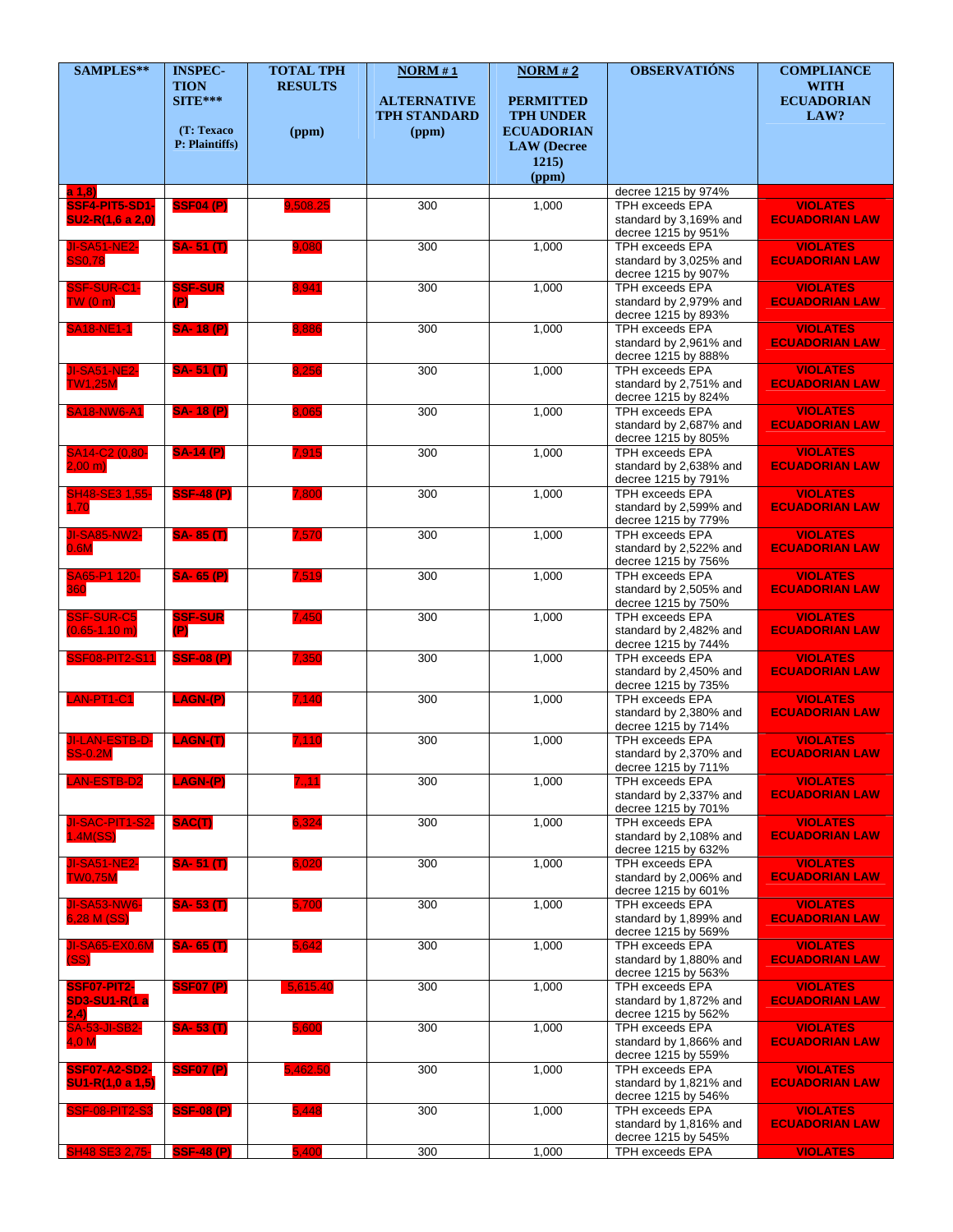| SAMPLES**                                     | <b>INSPEC-</b>                         | <b>TOTAL TPH</b>        | NORM#1                                             | NORM#2                                                    | <b>OBSERVATIONS</b>                                                                            | <b>COMPLIANCE</b>                        |
|-----------------------------------------------|----------------------------------------|-------------------------|----------------------------------------------------|-----------------------------------------------------------|------------------------------------------------------------------------------------------------|------------------------------------------|
|                                               | <b>TION</b><br>$SITE***$<br>(T: Texaco | <b>RESULTS</b><br>(ppm) | <b>ALTERNATIVE</b><br><b>TPH STANDARD</b><br>(ppm) | <b>PERMITTED</b><br><b>TPH UNDER</b><br><b>ECUADORIAN</b> |                                                                                                | <b>WITH</b><br><b>ECUADORIAN</b><br>LAW? |
|                                               | P: Plaintiffs)                         |                         |                                                    | <b>LAW</b> (Decree<br>1215)<br>(ppm)                      |                                                                                                |                                          |
| 3,05                                          |                                        |                         |                                                    |                                                           | standard by 1,799% and                                                                         | <b>ECUADORIAN LAW</b>                    |
| LAN-ESTB-<br><b>ASUE1</b>                     | LAGN-(P)                               | 5,391                   | 300                                                | 1,000                                                     | decree 1215 by 539%<br><b>TPH exceeds EPA</b><br>standard by 1,797% and<br>decree 1215 by 539% | <b>VIOLATES</b><br><b>ECUADORIAN LAW</b> |
| <b>SSF07-A1-SD1-</b><br>SU1-R(2,2 a 2,6)      | <b>SSF07 (T)</b>                       | 5,333.50                | 300                                                | 1,000                                                     | TPH exceeds EPA<br>standard by 1,778% and<br>decree 1215 by 533%                               | <b>VIOLATES</b><br><b>ECUADORIAN LAW</b> |
| <b>JI-SA94-SW5-</b><br><b>SS-3,05M</b>        | <b>SA-94 (T)</b>                       | 5,000                   | 300                                                | 1,000                                                     | TPH exceeds EPA<br>standard by 1,666% and<br>decree 1215 by 499%                               | <b>VIOLATES</b><br><b>ECUADORIAN LAW</b> |
| SSFC-PIT1-<br>SD2-SU1-R-(2.0-<br>$2.6$ ) $M$  | SSFC(P)                                | 4,881.4                 | 300                                                | 1,000                                                     | <b>TPH exceeds EPA</b><br>standard by 1,627% and<br>decree 1215 by 488%                        | <b>VIOLATES</b><br><b>ECUADORIAN LAW</b> |
| JI-SA18-NW5-B-<br><b>2.4MSS</b>               | <b>SA-18(T)</b>                        | 4,867                   | 300                                                | 1,000                                                     | <b>TPH exceeds EPA</b><br>standard by 1,621% and<br>decree 1215 by 486%                        | <b>VIOLATES</b><br><b>ECUADORIAN LAW</b> |
| JI-SSFN-RBC4-<br>OM(SS)                       | <b>SSF-N-(T)</b>                       | 4,700                   | 300                                                | 1,000                                                     | <b>TPH exceeds EPA</b><br>standard by 1,567% and<br>decree 1215 by 470%                        | <b>VIOLATES</b><br><b>ECUADORIAN LAW</b> |
| SSF-S-SED-RIO                                 | <b>SSF-SUR</b><br>(P)                  | 4,432                   | 300                                                | 1,000                                                     | TPH exceeds EPA<br>standard by 1,476% and<br>decree 1215 by 442%                               | <b>VIOLATES</b><br><b>ECUADORIAN LAW</b> |
| LAN-ESTB-E1                                   | LAGN-(P)                               | 4,288                   | 300                                                | 1,000                                                     | <b>TPH exceeds EPA</b><br>standard by 1,429% and<br>decree 1215 by 429%                        | <b>VIOLATES</b><br><b>ECUADORIAN LAW</b> |
| JI-SA65-P2-0.9M<br>(SS)                       | SA-65(T)                               | 4,241                   | 300                                                | 1,000                                                     | <b>TPH exceeds EPA</b><br>standard by 1,413% and<br>decree 1215 by 423%                        | <b>VIOLATES</b><br><b>ECUADORIAN LAW</b> |
| LAN-ESTB-F2                                   | $LAGN-(P)$                             | 4,202                   | 300                                                | 1,000                                                     | <b>TPH exceeds EPA</b><br>standard by 1,400% and<br>decree 1215 by 420%                        | <b>VIOLATES</b><br><b>ECUADORIAN LAW</b> |
| $NW6 - 5,55-5,95$                             | SA-53 (P)                              | 4,080                   | 300                                                | 1,000                                                     | <b>TPH exceeds EPA</b><br>standard by 1,359% and<br>decree 1215 by 407%                        | <b>VIOLATES</b><br><b>ECUADORIAN LAW</b> |
| <b>SA18-NW6-A2</b>                            | <b>SA-18 (P)</b>                       | 4,076                   | 300                                                | 1,000                                                     | TPH exceeds EPA<br>standard by 1,358% and<br>decree 1215 by 407%                               | <b>VIOLATES</b><br><b>ECUADORIAN LAW</b> |
| SA85-W4-S1                                    | <b>SA-85 (P)</b>                       | 4,017                   | 300                                                | 1,000                                                     | <b>TPH exceeds EPA</b><br>standard by 1,338% and<br>decree 1215 by 401%                        | <b>VIOLATES</b><br><b>ECUADORIAN LAW</b> |
| JI-SA53-NW6-<br>5,6 M (SS)                    | <b>SA-53 (T)</b>                       | 3,600                   | 300                                                | 1,000                                                     | TPH exceeds EPA<br>standard by 1,199% and<br>decree 1215 by 359%                               | <b>VIOLATES</b><br><b>ECUADORIAN LAW</b> |
| <b>SSF21-PIT1-</b><br>SD1-SU2-R(3 a<br>3,6)   | <b>SSF21 (P)</b>                       | 3,512.5                 | 300                                                | 1,000                                                     | <b>TPH exceeds EPA</b><br>standard by 1,171% and<br>decree 1215 by 351%                        | <b>VIOLATES</b><br><b>ECUADORIAN LAW</b> |
| JI-SSFN-RBC5-<br>$(SS)-0.4m$                  | <b>SSF-N-(T)</b>                       | 3,450                   | 300                                                | 1,000                                                     | <b>TPH exceeds EPA</b><br>standard by 1,150% and<br>decree 1215 by 345%                        | <b>VIOLATES</b><br><b>ECUADORIAN LAW</b> |
| SSF-SUR-JI-C1-<br>TW-0.6M                     | <b>SSF-SUR</b><br>(T)                  | 3,351                   | 300                                                | 1,000                                                     | TPH exceeds EPA<br>standard by 1,116% and<br>decree 1215 by 335%                               | <b>VIOLATES</b><br><b>ECUADORIAN LAW</b> |
| <b>SSF21-PIT2-</b><br>SD2-SU1-R(3,0<br>a 3,4) | <b>SSF21 (P)</b>                       | 3,132.60                | 300                                                | 1,000                                                     | TPH exceeds EPA<br>standard by 1,044% and<br>decree 1215 by 313%                               | <b>VIOLATES</b><br><b>ECUADORIAN LAW</b> |
| $NW6 - 6,28-6,80$                             | SA-53 (P)                              | 2,988                   | 300                                                | 1,000                                                     | TPH exceeds EPA<br>standard by 995% and<br>decree 1215 by 297%                                 | <b>VIOLATES</b><br><b>ECUADORIAN LAW</b> |
| <b>SSF07-A2-SD1-</b><br>SU2-R(3,8 a 4,2)      | <b>SSF07 (P)</b>                       | 2,918.70                | 300                                                | 1,000                                                     | <b>TPH exceeds EPA</b><br>standard by 973% and<br>decree 1215 by 292%                          | <b>VIOLATES</b><br><b>ECUADORIAN LAW</b> |
| SH48-N3 1,0 -<br>1,20                         | <b>SSF-48 (P)</b>                      | 2,700                   | 300                                                | 1,000                                                     | <b>TPH exceeds EPA</b><br>standard by 899% and<br>decree 1215 by 269%                          | <b>VIOLATES</b><br><b>ECUADORIAN LAW</b> |
| LAN-ESTB-B2                                   | $LAGN-(P)$                             | 2,636                   | 300                                                | 1,000                                                     | <b>TPH exceeds EPA</b><br>standard by 879% and<br>decree 1215 by 264%                          | <b>VIOLATES</b><br><b>ECUADORIAN LAW</b> |
| SH48-SW3 0,85<br>$-1,31$                      | <b>SSF-48 (P)</b>                      | 2,500                   | 300                                                | 1,000                                                     | TPH exceeds EPA<br>standard by 833% and<br>decree 1215 by 249%                                 | <b>VIOLATES</b><br><b>ECUADORIAN LAW</b> |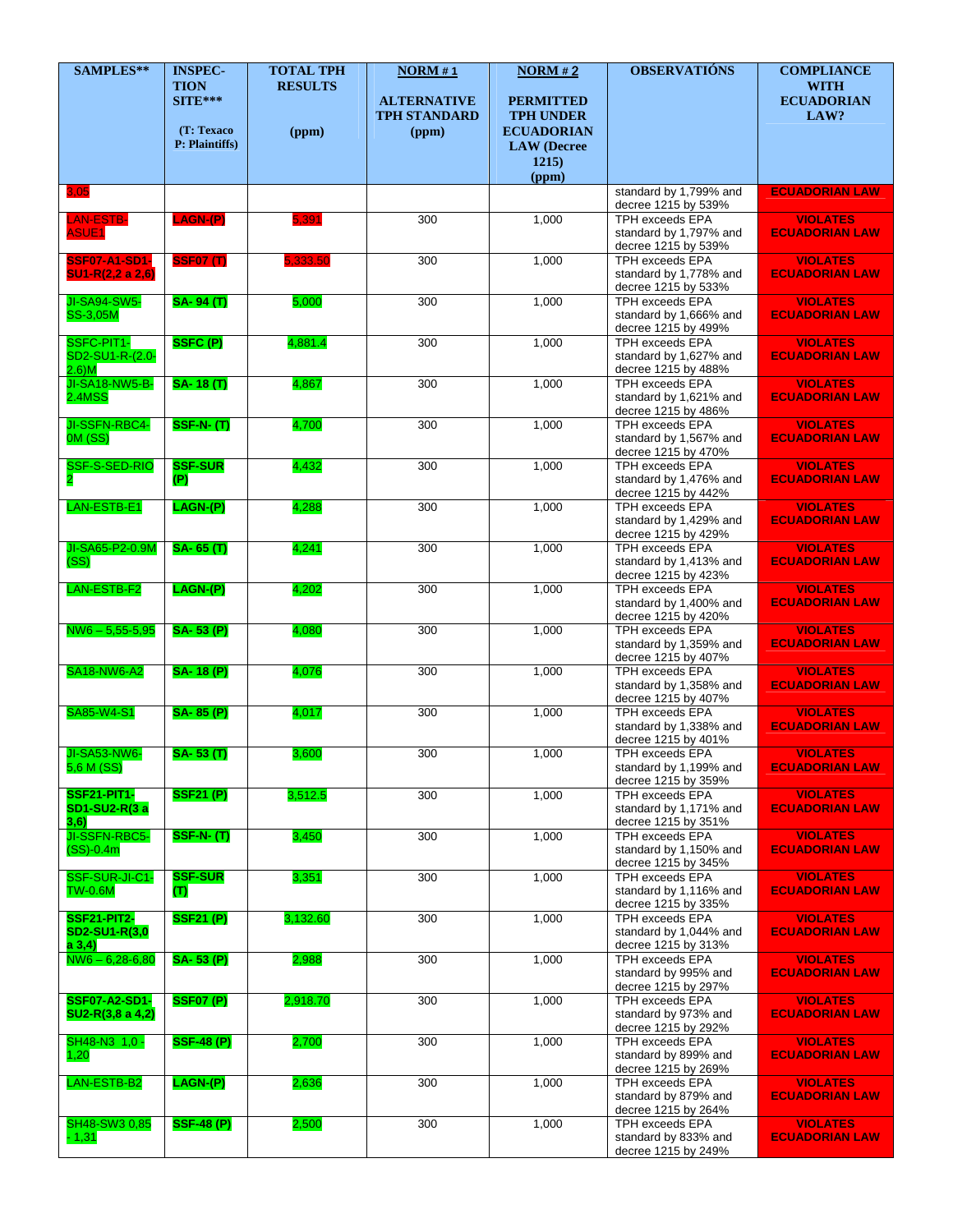| SAMPLES**                                       | <b>INSPEC-</b>                         | <b>TOTAL TPH</b>        | NORM#1                                             | NORM#2                                                    | <b>OBSERVATIÓNS</b>                                                                             | <b>COMPLIANCE</b>                                           |
|-------------------------------------------------|----------------------------------------|-------------------------|----------------------------------------------------|-----------------------------------------------------------|-------------------------------------------------------------------------------------------------|-------------------------------------------------------------|
|                                                 | <b>TION</b><br>$SITE***$<br>(T: Texaco | <b>RESULTS</b><br>(ppm) | <b>ALTERNATIVE</b><br><b>TPH STANDARD</b><br>(ppm) | <b>PERMITTED</b><br><b>TPH UNDER</b><br><b>ECUADORIAN</b> |                                                                                                 | <b>WITH</b><br><b>ECUADORIAN</b><br>LAW?                    |
|                                                 | P: Plaintiffs)                         |                         |                                                    | <b>LAW</b> (Decree<br>1215)                               |                                                                                                 |                                                             |
| LAN-ESTB-F1                                     | LAGN-(P)                               | 2,462                   | 300                                                | (ppm)<br>1,000                                            | <b>TPH exceeds EPA</b>                                                                          | <b>VIOLATES</b>                                             |
|                                                 |                                        |                         |                                                    |                                                           | standard by 821% and<br>decree 1215 by 246%                                                     | <b>ECUADORIAN LAW</b>                                       |
| <b>SA-57-JI-SE2-</b><br><b>TW-1,20M</b>         | $SA - 57(T)$                           | 2,430                   | 300                                                | 1,000                                                     | <b>TPH exceeds EPA</b><br>standard by 809% and<br>decree 1215 by 242%                           | <b>VIOLATES</b><br><b>ECUADORIAN LAW</b>                    |
| JI-SAC-PIT1-S1-<br>$0.4M$ (SS)                  | SAC(T)                                 | 2,315                   | 300                                                | 1,000                                                     | <b>TPH exceeds EPA</b><br>standard by 772% and<br>decree 1215 by 231%                           | <b>VIOLATES</b><br><b>ECUADORIAN LAW</b>                    |
| JI-SA18-NE1-SS                                  | <b>SA-18(T)</b>                        | 2,300                   | 300                                                | 1,000                                                     | <b>TPH exceeds EPA</b><br>standard by 766% and<br>decree 1215 by 229%                           | <b>VIOLATES</b><br><b>ECUADORIAN LAW</b>                    |
| JI-SSFN-PIS3B-<br>4.0M (SS)                     | <b>SSF-N-(T)</b>                       | 2,270                   | 300                                                | 1,000                                                     | <b>TPH exceeds EPA</b><br>standard by 757% and<br>decree 1215 by 227%                           | <b>VIOLATES</b><br><b>ECUADORIAN LAW</b>                    |
| SA14-C1 (0,5-<br>$1,10 \; m)$                   | <b>SA-14 (P)</b>                       | 2,239                   | 300                                                | 1,000                                                     | <b>TPH exceeds EPA</b><br>standard by 746% and<br>decree 1215 by 224%                           | <b>VIOLATES</b><br><b>ECUADORIAN LAW</b>                    |
| JI-SAC-PIT1-S1-<br>1.75M(SS)                    | SAC(T)                                 | 2,218                   | 300                                                | 1,000                                                     | <b>TPH exceeds EPA</b><br>standard by 739% and<br>decree 1215 by 222%                           | <b>VIOLATES</b><br><b>ECUADORIAN LAW</b>                    |
| SSF67-PiT1-S21                                  | <b>SSF-67 (P)</b>                      | 2,202                   | 300                                                | 1,000                                                     | TPH exceeds EPA<br>standard by 733% and<br>decree 1215 by 219%                                  | <b>VIOLATES</b><br><b>ECUADORIAN LAW</b>                    |
| JI-SSF-07-PIT2-<br><b>SBC</b>                   | <b>SSF-07 (T)</b>                      | 2,115                   | 300                                                | 1,000                                                     | <b>TPH exceeds EPA</b><br>standard by 705% and<br>decree 1215 by 211%                           | <b>VIOLATES</b><br><b>ECUADORIAN LAW</b>                    |
| <b>LAN-ESTA-B</b>                               | LAGN-(P)                               | 2,113                   | 300                                                | 1,000                                                     | <b>TPH exceeds EPA</b><br>standard by 704% and<br>decree 1215 by 211%                           | <b>VIOLATES</b><br><b>ECUADORIAN LAW</b>                    |
| JI-LAN-ESTA-C-<br>0.4M(SS)<br>JI-SA51-N2-       | LAGN(T)<br>$SA - 51(T)$                | 2,057<br>2,022          | 300<br>300                                         | 1,000<br>1,000                                            | <b>TPH exceeds EPA</b><br>standard by 686% and<br>decree 1215 by 206%<br><b>TPH exceeds EPA</b> | <b>VIOLATES</b><br><b>ECUADORIAN LAW</b><br><b>VIOLATES</b> |
| <b>TW1.25M</b><br>SH48-SW2 1,2 -                | <b>SSF-48 (P)</b>                      | 2,000                   | 300                                                | 1,000                                                     | standard by 673% and<br>decree 1215 by 201%<br><b>TPH exceeds EPA</b>                           | <b>ECUADORIAN LAW</b><br><b>VIOLATES</b>                    |
| 1,3<br><b>SA-53-JI-SB1-</b>                     | <b>SA-53(T)</b>                        | 2,000                   | 300                                                | 1,000                                                     | standard by 666% and<br>decree 1215 by 199%<br>TPH exceeds EPA                                  | <b>ECUADORIAN LAW</b><br><b>VIOLATES</b>                    |
| (8OCM)<br>JI-LAN-ESTA-D-                        | LAGN(T)                                | 1,982                   | 300                                                | 1,000                                                     | standard by 666% and<br>decree 1215 by 199%<br>TPH exceeds EPA                                  | <b>ECUADORIAN LAW</b><br><b>VIOLATES</b>                    |
| 0.8M<br><b>SSF-08-PIT2-S5</b>                   | <b>SSF-08 (P)</b>                      | 1,960                   | 300                                                | 1,000                                                     | standard by 661% and<br>decree 1215 by 198%<br>TPH exceeds EPA                                  | <b>ECUADORIAN LAW</b><br><b>VIOLATES</b>                    |
| <b>SSF21-PIT2-</b>                              | <b>SSF21 (P)</b>                       | 1,945.10                | 300                                                | 1,000                                                     | standard by 653% and<br>decree 1215 by 196%<br><b>TPH exceeds EPA</b>                           | <b>ECUADORIAN LAW</b><br><b>VIOLATES</b>                    |
| SD1-SU1-R(1,2<br>a 1,6)<br><b>JI-SA-53-NW6-</b> | <b>SA-53 (T)</b>                       | 1,900                   | 300                                                | 1,000                                                     | standard by 648% and<br>decree 1215 by 194%<br>TPH exceeds EPA                                  | <b>ECUADORIAN LAW</b><br><b>VIOLATES</b>                    |
| 4,15 M(SS)<br>SSF4-PIT5-SD2-                    | <b>SSF04 (P)</b>                       | 1,795.3                 | 300                                                | 1,000                                                     | standard by 632% and<br>decree 1215 by 189%<br><b>TPH exceeds EPA</b>                           | <b>ECUADORIAN LAW</b><br><b>VIOLATES</b>                    |
| SU1-R(1,0 a 1,4)<br>JI-LAN-ESTB-I-              | LAGN-(T)                               | 1,770                   | 300                                                | 1,000                                                     | standard by 598% and<br>decree 1215 by 180%<br>TPH exceeds EPA                                  | <b>ECUADORIAN LAW</b><br><b>VIOLATES</b>                    |
| $0.0M$ (SS)<br>JI-SH48-SW3-                     | <b>SSF-48 (T)</b>                      | 1,758                   | 300                                                | 1,000                                                     | standard by 590% and<br>decree 1215 by 177%<br>TPH exceeds EPA                                  | <b>ECUADORIAN LAW</b><br><b>VIOLATES</b>                    |
| SB1 (1.37M)<br>JI-LAN-ESTB-E-                   | LAGN(T)                                | 1,712                   | 300                                                | 1,000                                                     | standard by 585% and<br>decree 1215 by 175%<br><b>TPH exceeds EPA</b>                           | <b>ECUADORIAN LAW</b><br><b>VIOLATES</b>                    |
| 0.05M(SS)<br>LAN-ESTB-                          | LAGN-(P)                               | 1,712                   | 300                                                | 1,000                                                     | standard by 571% and<br>decree 1215 by 171%<br><b>TPH exceeds EPA</b>                           | <b>ECUADORIAN LAW</b><br><b>VIOLATES</b>                    |
| SED <sub>1</sub><br>JI-S10-SE2-TW-              | <b>SA-10 (T)</b>                       | 1,700                   | 300                                                | 1,000                                                     | standard by 571% and<br>decree 1215 by 171%<br>TPH exceeds EPA                                  | <b>ECUADORIAN LAW</b><br><b>VIOLATES</b>                    |
| 0,2M                                            |                                        |                         |                                                    |                                                           | standard by 566% and                                                                            | <b>ECUADORIAN LAW</b>                                       |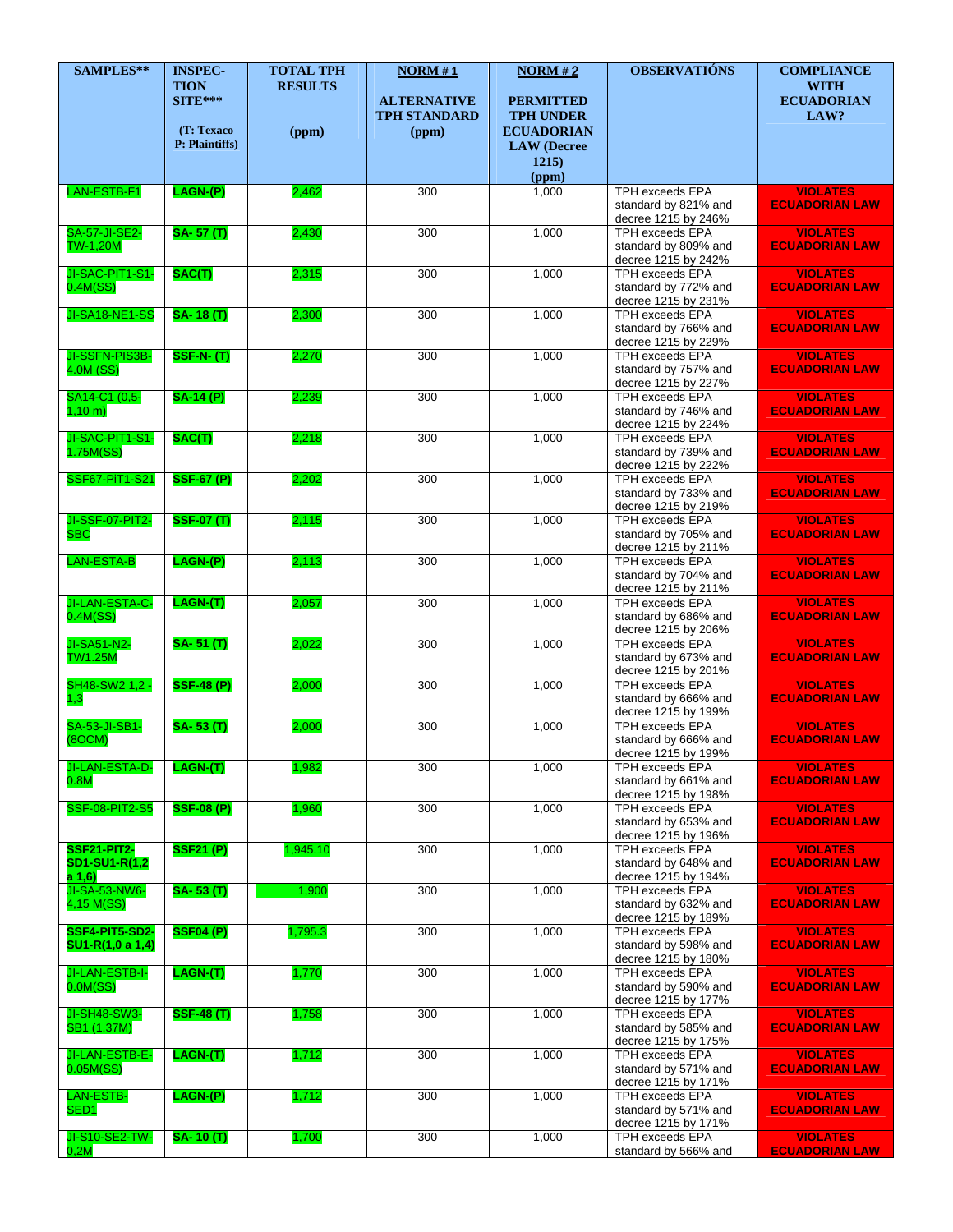| SAMPLES**                                    | <b>INSPEC-</b>                           | <b>TOTAL TPH</b>        | NORM#1                                             | NORM#2                                                    | <b>OBSERVATIÓNS</b>                                                   | <b>COMPLIANCE</b>                        |
|----------------------------------------------|------------------------------------------|-------------------------|----------------------------------------------------|-----------------------------------------------------------|-----------------------------------------------------------------------|------------------------------------------|
|                                              | <b>TION</b><br>$SITE***$<br>(T: Texaco   | <b>RESULTS</b><br>(ppm) | <b>ALTERNATIVE</b><br><b>TPH STANDARD</b><br>(ppm) | <b>PERMITTED</b><br><b>TPH UNDER</b><br><b>ECUADORIAN</b> |                                                                       | <b>WITH</b><br><b>ECUADORIAN</b><br>LAW? |
|                                              | P: Plaintiffs)                           |                         |                                                    | <b>LAW</b> (Decree<br>1215)<br>(ppm)                      |                                                                       |                                          |
|                                              |                                          |                         |                                                    |                                                           | decree 1215 by 169%                                                   |                                          |
| SH48-SE4 2,20-<br>2,40                       | <b>SSF-48 (P)</b>                        | 1,700                   | 300                                                | 1,000                                                     | <b>TPH exceeds EPA</b><br>standard by 566% and<br>decree 1215 by 169% | <b>VIOLATES</b><br><b>ECUADORIAN LAW</b> |
| SH48-SE3 2,28-<br>2,55                       | <b>SSF-48 (P)</b>                        | 1,600                   | 300                                                | 1,000                                                     | <b>TPH exceeds EPA</b><br>standard by 532% and<br>decree 1215 by 159% | <b>VIOLATES</b><br><b>ECUADORIAN LAW</b> |
| <b>SA-53-JI-SB1-</b><br>3,93 M               | <b>SA-53(T)</b>                          | 1,600                   | 300                                                | 1,000                                                     | TPH exceeds EPA<br>standard by 532% and<br>decree 1215 by 159%        | <b>VIOLATES</b><br><b>ECUADORIAN LAW</b> |
| JI-SSFN-PIS4-<br>$(SS)-1.2M$                 | <b>SSF-N-(T)</b>                         | 1,523                   | 300                                                | 1,000                                                     | <b>TPH exceeds EPA</b><br>standard by 508% and<br>decree 1215 by 152% | <b>VIOLATES</b><br><b>ECUADORIAN LAW</b> |
| <b>SA18-SE3</b>                              | <b>SA-18 (P)</b>                         | 1,523                   | 300                                                | 1,000                                                     | TPH exceeds EPA<br>standard by 506% and<br>decree 1215 by 151%        | <b>VIOLATES</b><br><b>ECUADORIAN LAW</b> |
| JI-SH48-SE3-SS<br>(2.75M)                    | <b>SSF-48 (T)</b>                        | 1,508                   | 300                                                | 1,000                                                     | <b>TPH exceeds EPA</b><br>standard by 502% and<br>decree 1215 by 150% | <b>VIOLATES</b><br><b>ECUADORIAN LAW</b> |
| <b>SSF-08-PIT2-</b><br>S4,1                  | <b>SSF-08 (P)</b>                        | 1,503                   | 300                                                | 1,000                                                     | <b>TPH exceeds EPA</b><br>standard by 501% and<br>decree 1215 by 150% | <b>VIOLATES</b><br><b>ECUADORIAN LAW</b> |
| SSF-SUR-JI-<br>SB7 - 0.7m                    | <b>SSF-SUR</b><br>$\mathbf{\mathcal{F}}$ | 1,476                   | 300                                                | 1,000                                                     | <b>TPH exceeds EPA</b><br>standard by 491% and<br>decree 1215 by 146% | <b>VIOLATES</b><br><b>ECUADORIAN LAW</b> |
| <b>SA 51-N2</b>                              | <b>SA-51 (P)</b>                         | 1,445                   | 300                                                | 1,000                                                     | TPH exceeds EPA<br>standard by 481% and<br>decree 1215 by 143%        | <b>VIOLATES</b><br><b>ECUADORIAN LAW</b> |
| <b>JI-SA18-SE3-</b><br>0.8MSS                | <b>SA-18(T)</b>                          | 1,424                   | 300                                                | 1,000                                                     | TPH exceeds EPA<br>standard by 474% and<br>decree 1215 by 141%        | <b>VIOLATES</b><br><b>ECUADORIAN LAW</b> |
| <b>SSF67-</b><br>PANTANO2-S1                 | <b>SSF-67 (P)</b>                        | 1,398                   | 300                                                | 1,000                                                     | <b>TPH exceeds EPA</b><br>standard by 465% and<br>decree 1215 by 139% | <b>VIOLATES</b><br><b>ECUADORIAN LAW</b> |
| SA14-P3 (0,10-<br>0,8, m)                    | $SA - 14(P)$                             | 1,395                   | 300                                                | 1,000                                                     | <b>TPH exceeds EPA</b><br>standard by 465% and<br>decree 1215 by 139% | <b>VIOLATES</b><br><b>ECUADORIAN LAW</b> |
| SSFC-PIT4-<br>SD1-SU2-R-(2.8-<br>$3.2$ ) $M$ | SSFC(P)                                  | 1,352.7                 | 300                                                | 1.000                                                     | TPH exceeds EPA<br>standard by 451% and<br>decree 1215 by 135%        | <b>VIOLATES</b><br><b>ECUADORIAN LAW</b> |
| JI-LAN-ESTB-A-<br>1.4(SS)                    | LAGN-(T)                                 | 1,302                   | 300                                                | 1,000                                                     | <b>TPH exceeds EPA</b><br>standard by 434% and<br>decree 1215 by 130% | <b>VIOLATES</b><br><b>ECUADORIAN LAW</b> |
| SA-006, SA-6-JI-<br><b>SB1-1.3M</b>          | <b>SA-6(T)</b>                           | 1,300                   | 300                                                | 1,000                                                     | TPH exceeds EPA<br>standard by 431% and<br>decree 1215 by 128%        | <b>VIOLATES</b><br><b>ECUADORIAN LAW</b> |
| <b>SSF08-PIT1-S6</b>                         | <b>SSF-08 (P)</b>                        | 1,263                   | 300                                                | 1,000                                                     | TPH exceeds EPA<br>standard by 421% and<br>decree 1215 by 126%        | <b>VIOLATES</b><br><b>ECUADORIAN LAW</b> |
| <b>JI-SA94-SW5-</b><br><b>SS-3,80M</b>       | <b>SA-94 (T)</b>                         | 1,200                   | 300                                                | 1,000                                                     | TPH exceeds EPA<br>standard by 399% and<br>decree 1215 by 119%        | <b>VIOLATES</b><br><b>ECUADORIAN LAW</b> |
| SA14-P2 (1,0-<br>$1,50 \, \text{m}$ )        | $SA - 14(P)$                             | 1,149                   | 300                                                | 1,000                                                     | <b>TPH exceeds EPA</b><br>standard by 383% and<br>decree 1215 by 115% | <b>VIOLATES</b><br><b>ECUADORIAN LAW</b> |
| $NW5 - 3,0-3,40$                             | <b>SA-53 (P)</b>                         | 1,148                   | 300                                                | 1,000                                                     | TPH exceeds EPA<br>standard by 382% and<br>decree 1215 by 114%        | <b>VIOLATES</b><br><b>ECUADORIAN LAW</b> |
| <b>JI-SA94-SW5-</b><br><b>SS-2,30M</b>       | <b>SA-94(T)</b>                          | 1,100                   | 300                                                | 1,000                                                     | TPH exceeds EPA<br>standard by 366% and<br>decree 1215 by 109%        | <b>VIOLATES</b><br><b>ECUADORIAN LAW</b> |
| JI-SA51-N2-<br><b>SS1,25M</b>                | <b>SA-51 (T)</b>                         | 1,059                   | 300                                                | 1,000                                                     | <b>TPH exceeds EPA</b><br>standard by 352% and<br>decree 1215 by 105% | <b>VIOLATES</b><br><b>ECUADORIAN LAW</b> |
| <b>SA65-JI-SB6</b><br>(0.00 m)               | <b>SA-65 (P)</b>                         | 1,058                   | 300                                                | 1,000                                                     | TPH exceeds EPA<br>standard by 352% and<br>decree 1215 by 105%        | <b>VIOLATES</b><br><b>ECUADORIAN LAW</b> |
| JI-SH48-SW3-<br><b>SB1 (1M)</b>              | <b>SSF-48 (T)</b>                        | 1,010                   | 300                                                | 1,000                                                     | <b>TPH</b> exceeds EPA<br>standard by 432% and<br>decree 1215 by 100% | <b>VIOLATES</b><br><b>ECUADORIAN LAW</b> |
| <b>SSF08-PIT1-S2</b>                         | <b>SSF-08 (P)</b>                        | 1,007                   | 300                                                | 1,000                                                     | TPH exceeds EPA                                                       | <b>VIOLATES</b>                          |